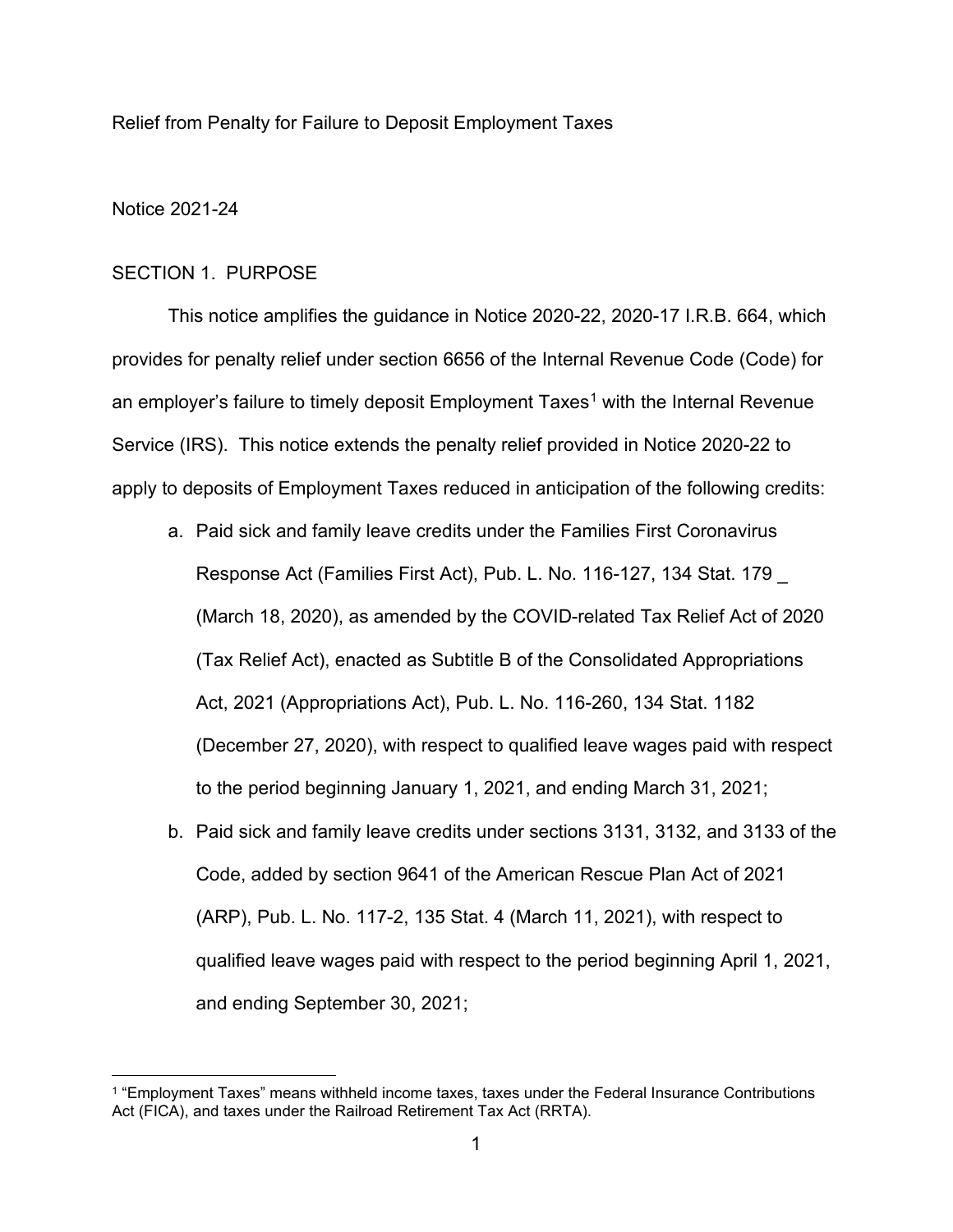- c. The employee retention credit under section 2301 of the Coronavirus Aid, Relief, and Economic Security Act (CARES Act), Pub. L. No. 116-136, 134 Stat. 281 (March 27, 2020), as amended by the Taxpayer Certainty and Disaster Tax Relief Act of 2020 (Relief Act), enacted as Division EE of the Appropriations Act, with respect to qualified wages paid with respect to the period beginning January 1, 2021, and ending June 30, 2021;
- d. The employee retention credit under section 3134 of the Code, added by section 9651 of the ARP, with respect to qualified wages paid with respect to the period beginning July 1, 2021, and ending December 31, 2021; and
- e. The credit for Continuation Coverage Premium Assistance under section 6432 of the Code, as added by section 9501(b) of the ARP, for COBRA continuation coverage premiums not paid by assistance eligible individuals for such coverage by reason of section 9501(a)(1) of the ARP during the period beginning April 1, 2021, and ending September 30, 2021.

#### SECTION 2. BACKGROUND

Section 3111(a) of the Code (employer's share of the Old Age, Survivors, and Disability Insurance (social security) portion of FICA tax), section 3111(b) of the Code (employer's share of the Hospital Insurance (Medicare) portion of FICA tax), section 3221(a) of the Code (employer's share of the social security and Medicare portions of RRTA tax), and section 3402 of the Code related to Federal income tax withholding impose Employment Tax liability on employers. For most employers, this liability is reported on the quarterly Form 941, Employer's QUARTERLY Federal Tax Return.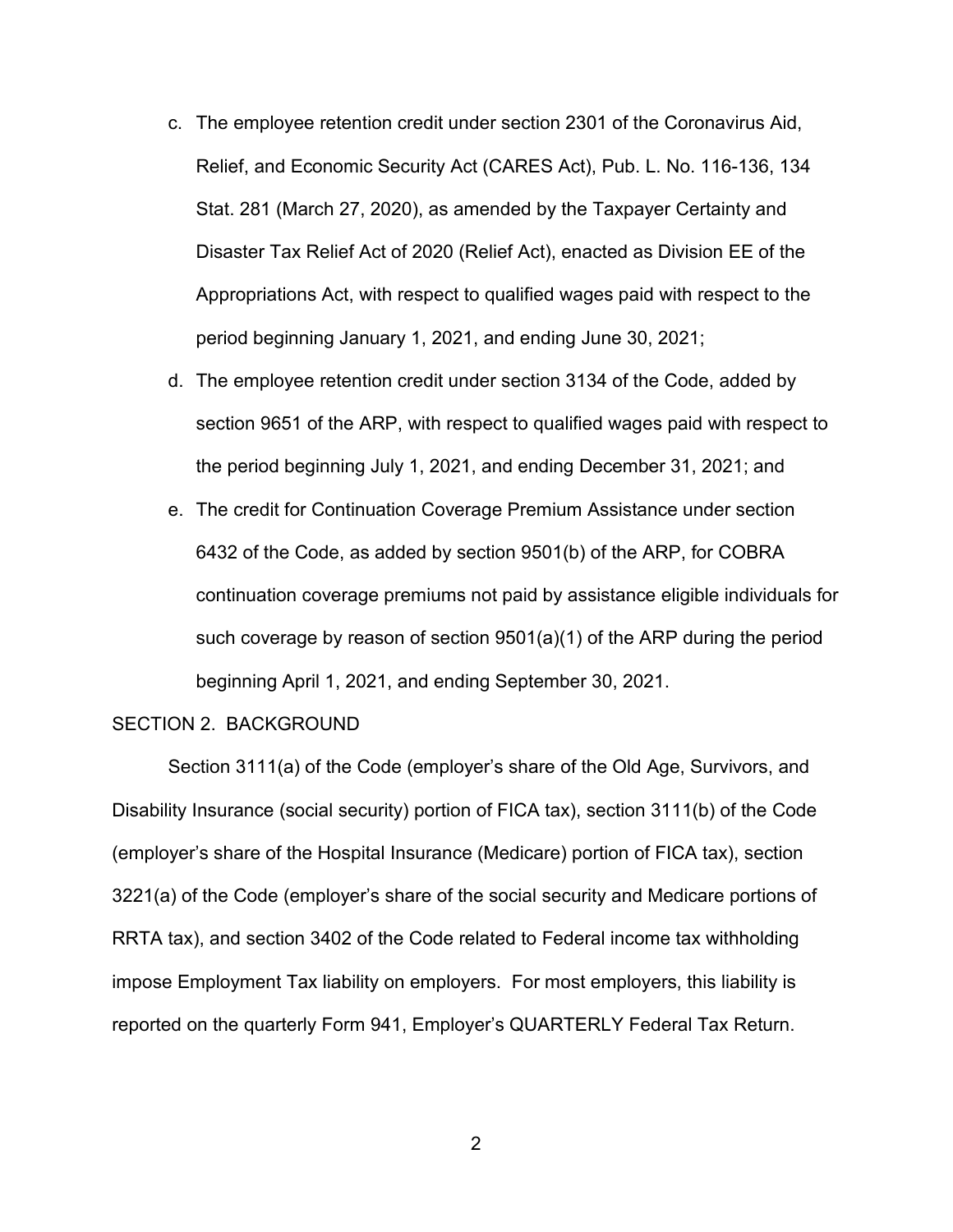Although Form 941 is due quarterly, section 6302 of the Code and regulations under that section generally require deposits of Employment Taxes to be made on a monthly or semiweekly basis. Employers that accumulate \$100,000 or more of Employment Taxes on any day within a deposit period are required to deposit those liabilities with the IRS the next banking day. *See* § 31.6302-1(c) of the Employment Taxes and Collection of Income Tax at Source Regulations.

#### Paid Sick and Family Leave Credits

The Families First Act generally required employers of fewer than 500 employees to provide paid sick leave and expanded family and medical leave, up to specified limits, to employees unable to work or telework due to certain circumstances related to COVID-19, through December 31, 2020. Generally, employers that were required to pay qualified sick leave wages and qualified family leave wages by the Families First Act (collectively, Qualified Leave Wages), as well as qualified health plan expenses allocable to Qualified Leave Wages (Qualified Health Plan Expenses) under the Families First Act are entitled to refundable tax credits administered by the IRS.

The Tax Relief Act did not extend the requirement to provide the Qualified Leave Wages and Qualified Health Plan Expenses, but did extend the refundable tax credits for Qualified Leave Wages and Qualified Health Plan Expenses, with modifications, paid for periods of leave after December 31, 2020, and before April 1, 2021, that would have been required to have been paid if the requirement to provide such leave had been extended.

Specifically, sections 7001 and 7003 of the Families First Act, as amended by the Tax Relief Act, provide refundable tax credits against an employer's share of the social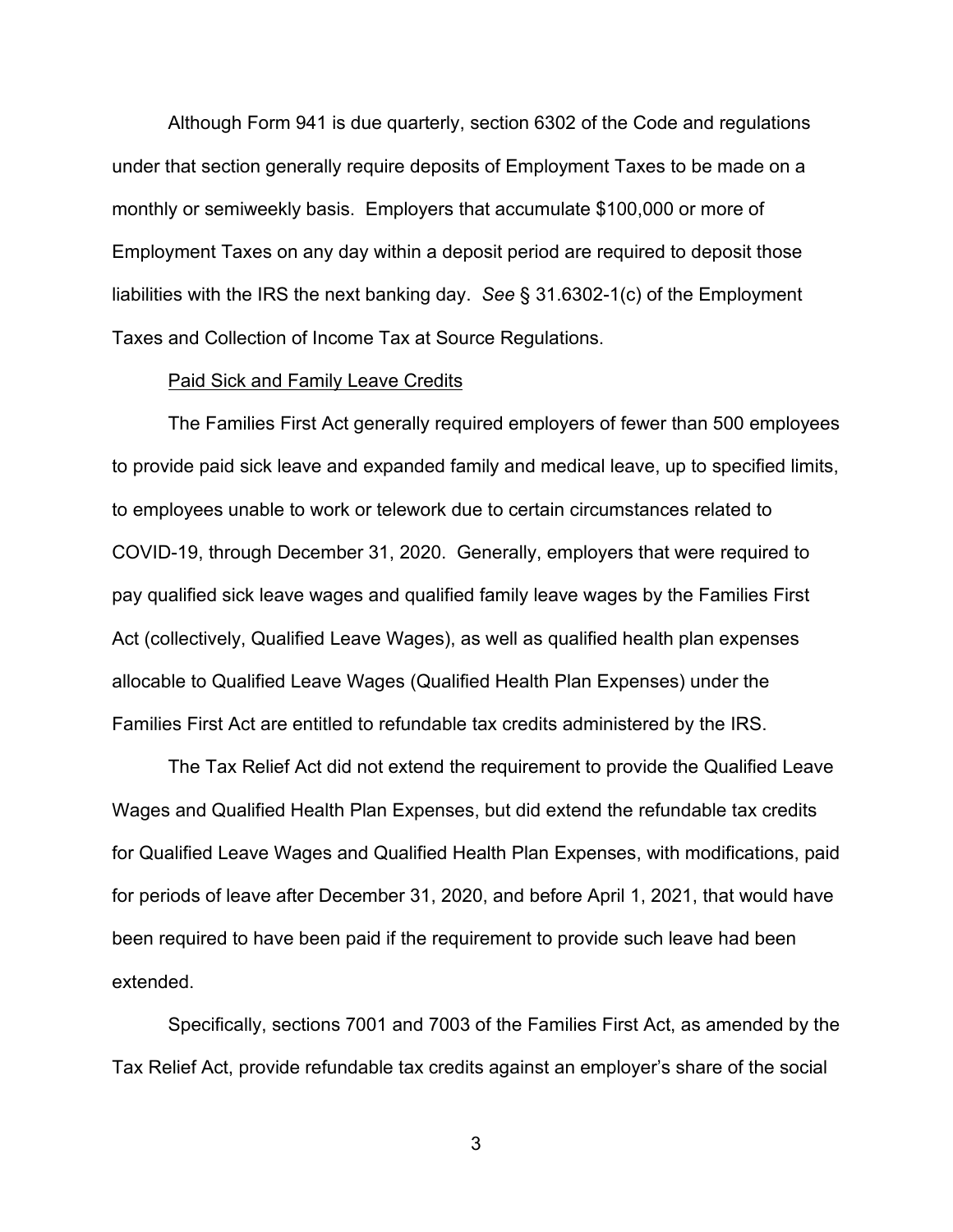security portion of FICA tax, and so much of the Railroad Retirement Tax Act Tier 1 rate as is attributable to an employer's share of the social security portion of FICA tax, for each calendar quarter in an amount equal to the Qualified Leave Wages paid by the employer plus Qualified Health Plan Expenses with respect to that calendar quarter, with respect to periods of leave beginning on April 1, 2020, and ending on March 31, 2021. For purposes of this notice, an employer's share of the social security portion of FICA tax and so much of the Railroad Retirement Tax Act Tier 1 rate as is attributable to an employer's share of the social security portion of FICA tax, as applicable, are referred to as Creditable Employer Social Security Taxes. The credits under section 7001 and 7003 are increased by the amount of the employer's share of Medicare tax (or the portion of the Railroad Retirement Tax Act Tier 1 rate as is attributable to the employer's share of Medicare tax) imposed on Qualified Leave Wages. *See* section 7005(b)(1) of the Families First Act. For purposes of this notice, the increase in the credit under section 7005(b)(1) is treated as a credit under section 7001 or section 7003.

The ARP added sections 3131 and 3132 to the Code, under which eligible employers can claim refundable tax credits for qualified sick leave wages and qualified family leave wages, respectively, with respect to periods of leave beginning on April 1, 2021, and ending on September 30, 2021 (also referred to as Qualified Leave Wages for the remainder of this notice). The refundable tax credits under sections 3131 and 3132 of the Code apply against an employer's share of the Medicare portion of FICA tax, and so much of the Railroad Retirement Tax Act Tier 1 rate as is attributable to the employer's share of Medicare tax, which for purposes of this notice, are referred to as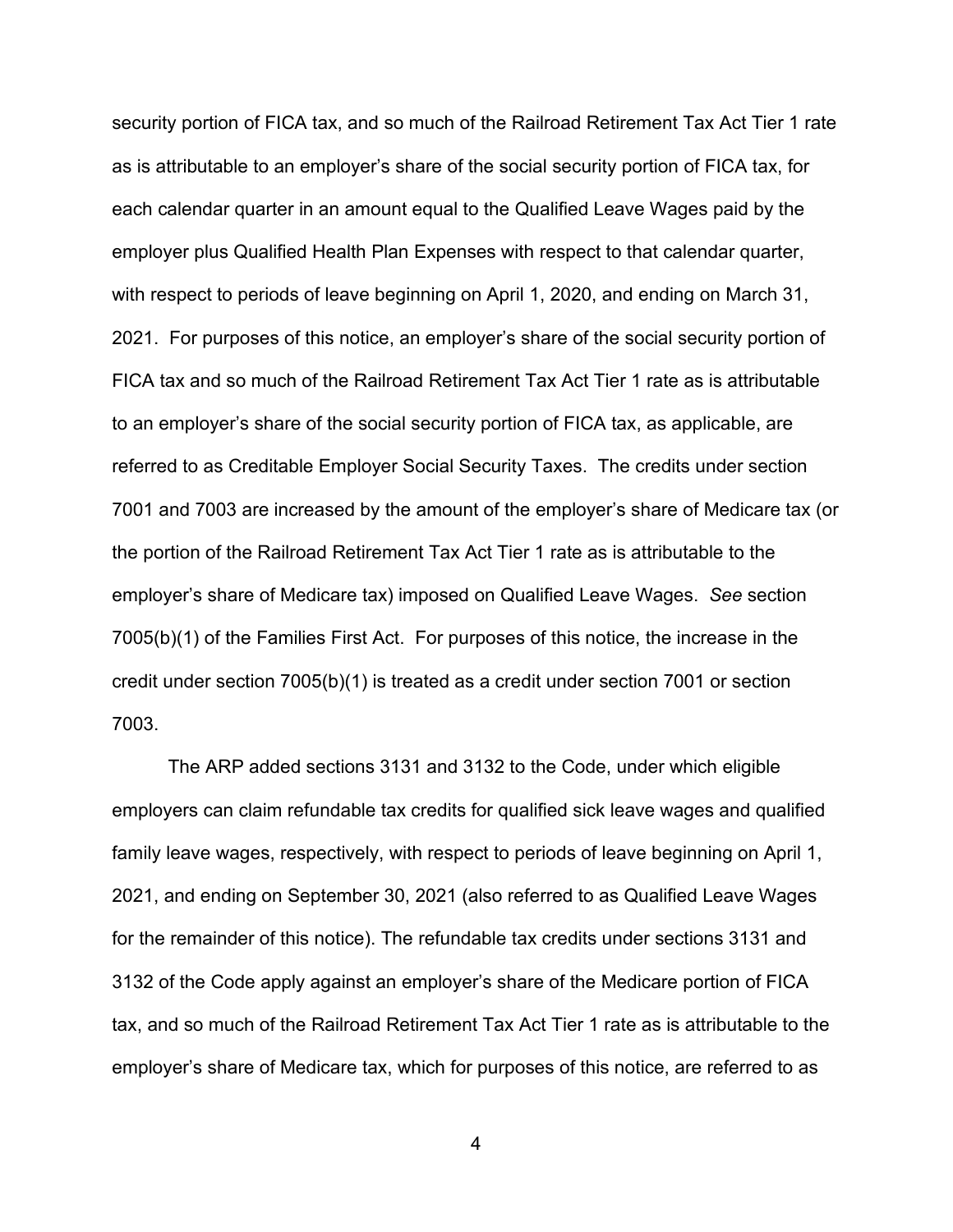Creditable Employer Medicare Taxes. The refundable tax credits are increased by the health plan expenses (also referred to as Qualified Health Plan Expenses for the remainder of this notice) and certain collectively bargained contributions paid by an eligible employer that are properly allocable to the related Qualified Leave Wages (Qualified Collectively Bargained Contributions), and both the employer's share of the social security and Medicare portions of FICA tax (and the employer's share of the Railroad Retirement Tax Act Tier 1 rate) imposed on the Qualified Leave Wages. *See* I.R.C. §§ 3131(d), 3131(e), 3132(d), 3133(e), and 3133. For purposes of this notice, the increase in the credit under section 3133 is treated as a credit under section 3131 or 3132 of the Code.

The refundable tax credits under section 7001 and 7003 of the Families First Act and sections 3131 and 3132 of the Code are reported on the employer's return for reporting its liability for FICA tax or RRTA tax, as applicable, which for most employers subject to FICA tax is the quarterly Form 941. An employer may claim an advance payment of the refundable tax credits by filing Form 7200, Advance Payment of Employer Credits Due to COVID-19, in accordance with the instructions to the form.

#### Employee Retention Credits

Section 2301 of the CARES Act, as originally enacted, provided for an employee retention credit for eligible employers that pay qualified wages, including certain health plan expenses, to some or all employees after March 12, 2020, and before January 1, 2021. Eligible employers were allowed to claim a refundable tax credit under the CARES Act for fifty percent of qualified wages paid, limited to \$10,000 per employee over all calendar quarters combined in 2020 (Qualified Retention Wages).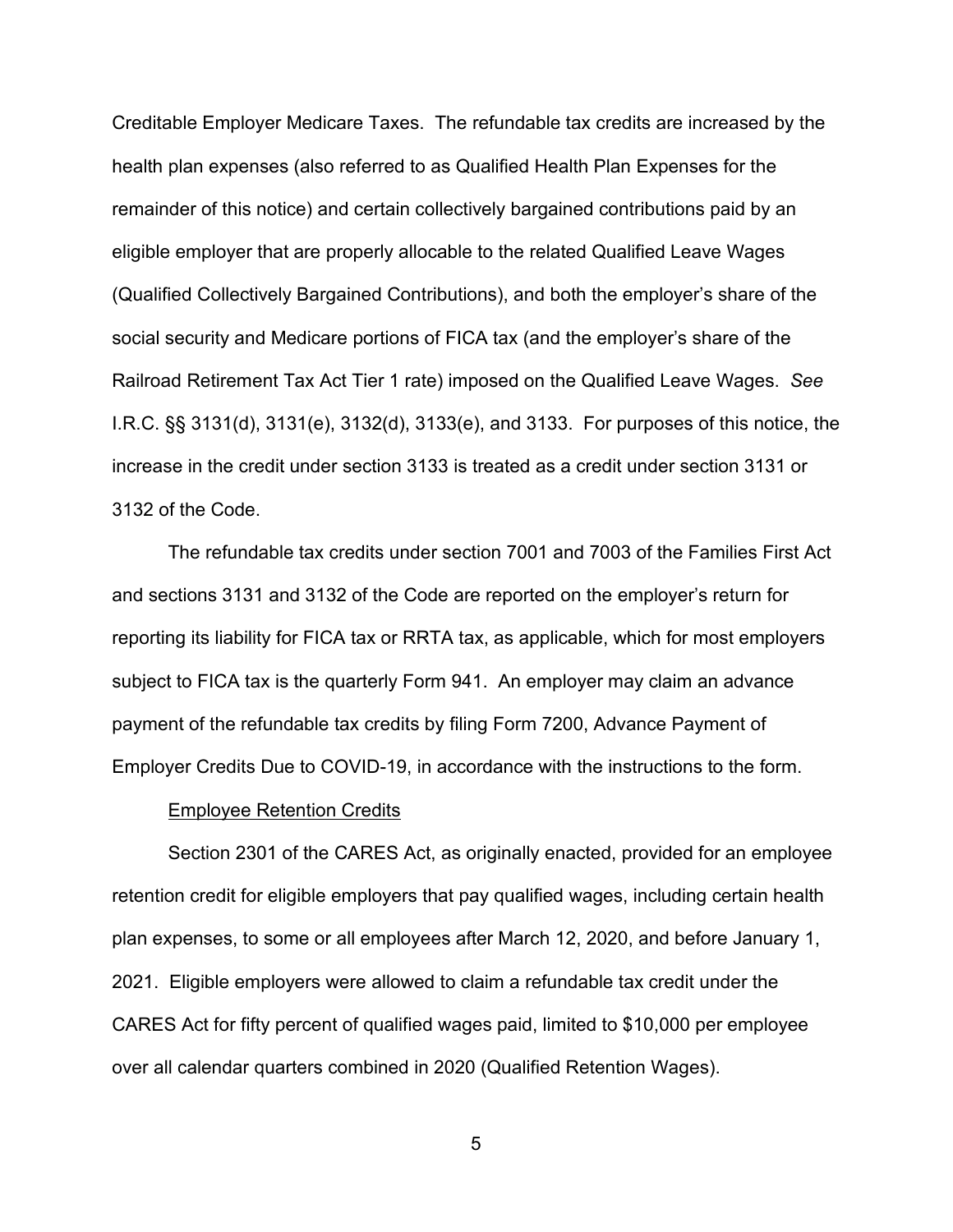Section 206 of the Relief Act amended section 2301 of the CARES Act to modify the employee retention credit for qualified wages paid after March 12, 2020, and before January 1, 2021, primarily relating to who may claim the credit. Section 207 of the Relief Act further amended section 2301 of the CARES Act to modify and extend the application of the employee retention credit for qualified wages paid after December 31, 2020, and before July 1, 2021. Under section 2301 of the CARES Act, as amended by section 207 of the Relief Act, eligible employers can claim a refundable tax credit for seventy percent of qualified wages paid, limited to \$10,000 per employee per calendar quarter in 2021 for the first and second calendar quarters of 2021 (also referred to as Qualified Retention Wages for the remainder of this notice).

Section 9651 of the ARP enacted section 3134 of the Code, which provides a substantially similar employee retention credit for qualified wages paid after June 30, 2021, and before January 1, 2022. Under section 3134 of the Code, eligible employers can claim a refundable tax credit for seventy percent of qualified wages paid, limited to \$10,000 per employee per calendar quarter in 2021 for the third and fourth calendar quarters of 2021 (also referred to as Qualified Retention Wages for the remainder of this notice).

The refundable tax credit under section 2301 of the CARES Act applies against Creditable Employer Social Security Taxes for each calendar quarter. The refundable tax credit under section 3134 of the Code applies against Creditable Employer Medicare Taxes for each calendar quarter. The refundable tax credits under section 2301 of the CARES Act, as amended, and section 3134 of the Code are reported on the employer's return for reporting its liability for FICA tax or RRTA tax, as applicable, which for most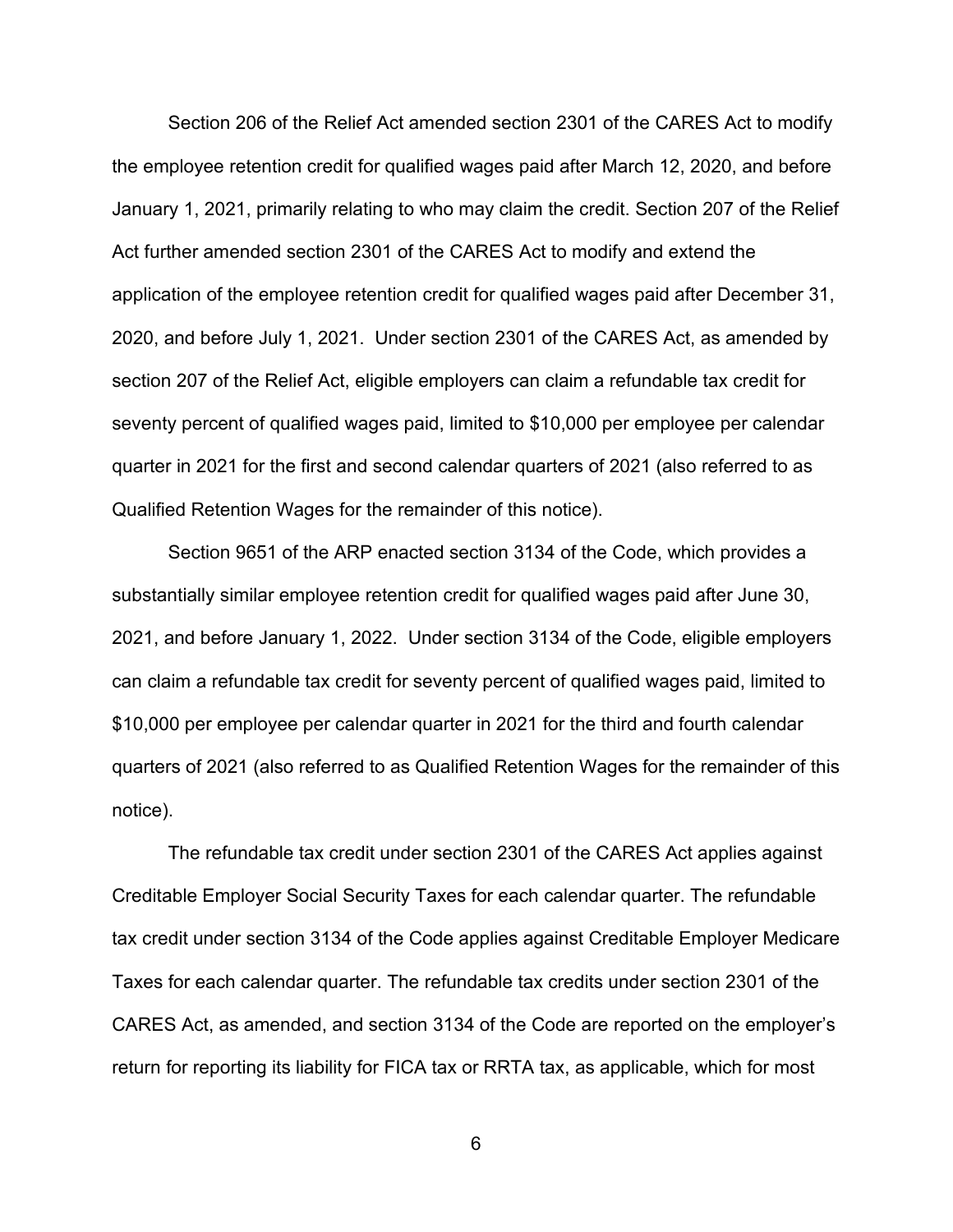employers subject to FICA tax is the quarterly Form 941. For calendar quarters in 2021, eligible small employers may claim an advance payment of the refundable tax credits for Qualified Retention Wages under section 2301 of the CARES Act and section 3134 of the Code by filing Form 7200 in accordance with the instructions to the form.

#### COBRA Continuation Coverage Premium Assistance Credit

Section 9501(b) of the ARP added section 643[2](#page-6-0) of the Code<sup>2</sup> which provides a refundable tax credit for premiums payable for COBRA continuation coverage under section 9501(a)(1). The credit is calculated with respect to premiums not paid by assistance eligible individuals for such coverage by reason of section 9501(a)(1) during the period beginning April 1, 2021, and ending September 30, 2021.

The refundable tax credit applies against Creditable Employer Medicare Taxes for each calendar quarter. The refundable tax credit is reported on the employer's return for reporting its liability for FICA tax or RRTA tax, as applicable, which for most employers subject to FICA tax is the quarterly Form 941. An employer may claim an advance payment of the refundable tax credit by filing Form 7200 in accordance with the instructions to the form.

# Failure to Deposit Penalty Relief

Section 6656 of the Code imposes a penalty for any failure to deposit amounts as required by the Code or regulations on the date prescribed therefor, unless such failure is due to reasonable cause and not due to willful neglect. A failure to deposit

<span id="page-6-0"></span> $2$  A version of section 6432 was originally added to the Code in 2009 by section 3001 of the American Recovery and Reinvestment Act of 2009 (ARRA), Pub. Law 111-5, 123 Stat. 115 (February 17, 2009) (ARRA). Section 6432 was repealed by section 401(d)(7)(A) of Division U of Title IV of the Consolidated Appropriations Act, 2018, Pub. Law 115-141, 132 Stat. 348 (March 23, 2018).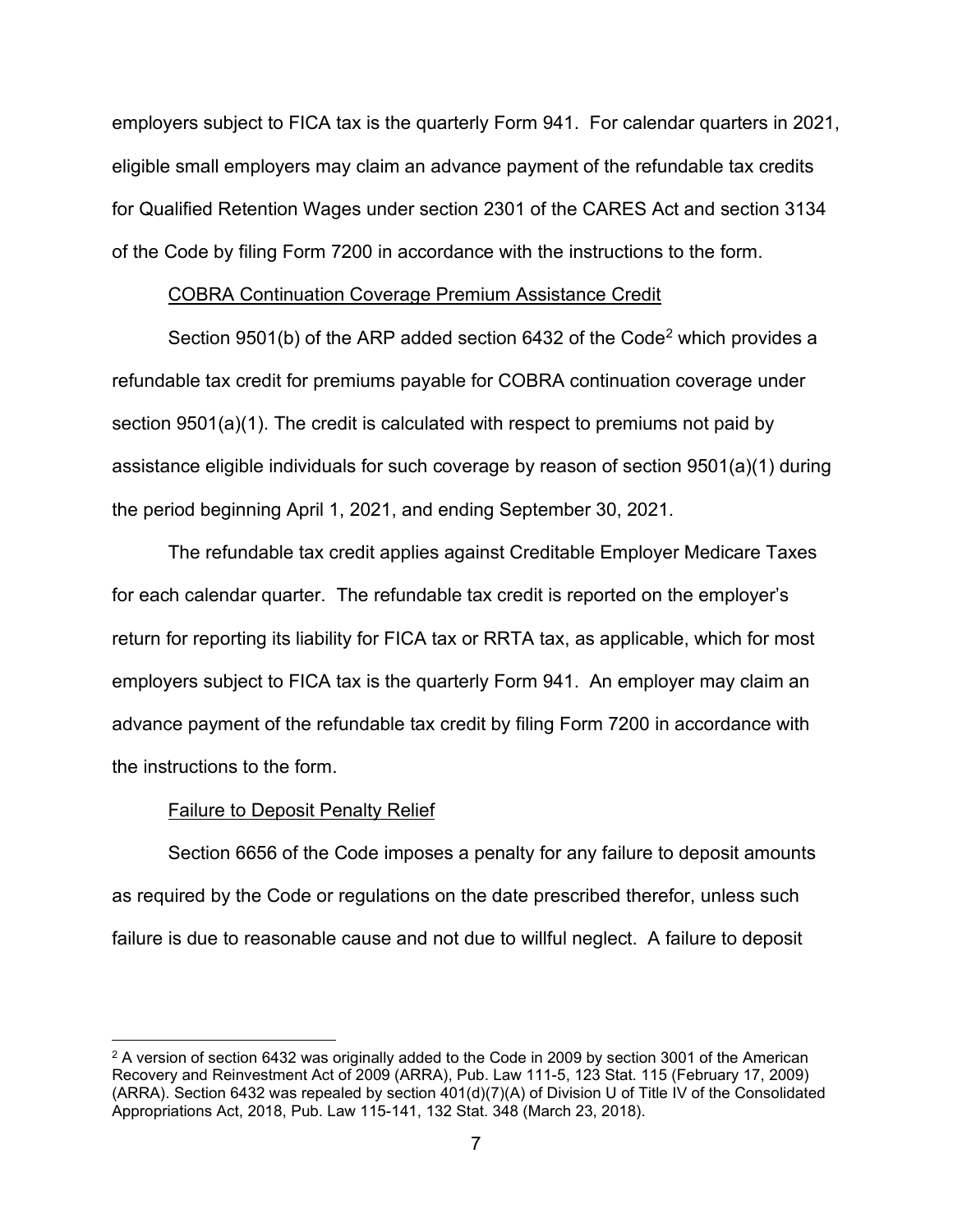taxes as required under section 6302 of the Code would generally subject an employer to the section 6656 penalty.

Sections 7001(i) and 7003(i) of the Families First Act (as added by section 3606(a) and (c) of the CARES Act) and section 2301(k) of the CARES Act instruct the Secretary of the Treasury or her delegate (Secretary) to waive the penalty under section 6656 of the Code for failure to deposit the Creditable Employer Social Security Taxes in anticipation of the allowance of the refundable tax credits allowed under the Families First Act and the CARES Act, respectively. Sections 3131(i), 3132(i), 3134(k) and 6432(c)(2)(C) of the Code instruct the Secretary to waive the penalty under section 6656 of the Code for failure to deposit Creditable Employer Medicare Taxes in anticipation of the allowance of the refundable tax credits allowed under sections 3131, 3132, 3134 and 6432 of the Code, respectively. Furthermore, sections 7001(f) and 7003(f) of the Families First Act and sections  $3131(g)(3)$  and  $3132(g)(3)$  of the Code specifically authorize guidance providing for penalty relief for failure to deposit amounts in anticipation of the allowance of the credits provided by the Families First Act and sections 3131 and 3132 of the Code, respectively. Section 3 of this notice provides relief from the penalty under section 6656 pursuant to the Families First Act, the CARES Act, and sections 3131(i), 3132(i), 3134(k), and 6432(c)(2)(C) of the Code. SECTION 3. RELIEF FROM FAILURE TO MAKE A DEPOSIT OF TAXES

*a. Reduced Deposits for Paid Sick and Family Leave Credit*

An employer will not be subject to a penalty under section 6656 for failing to deposit Employment Taxes in a calendar quarter if—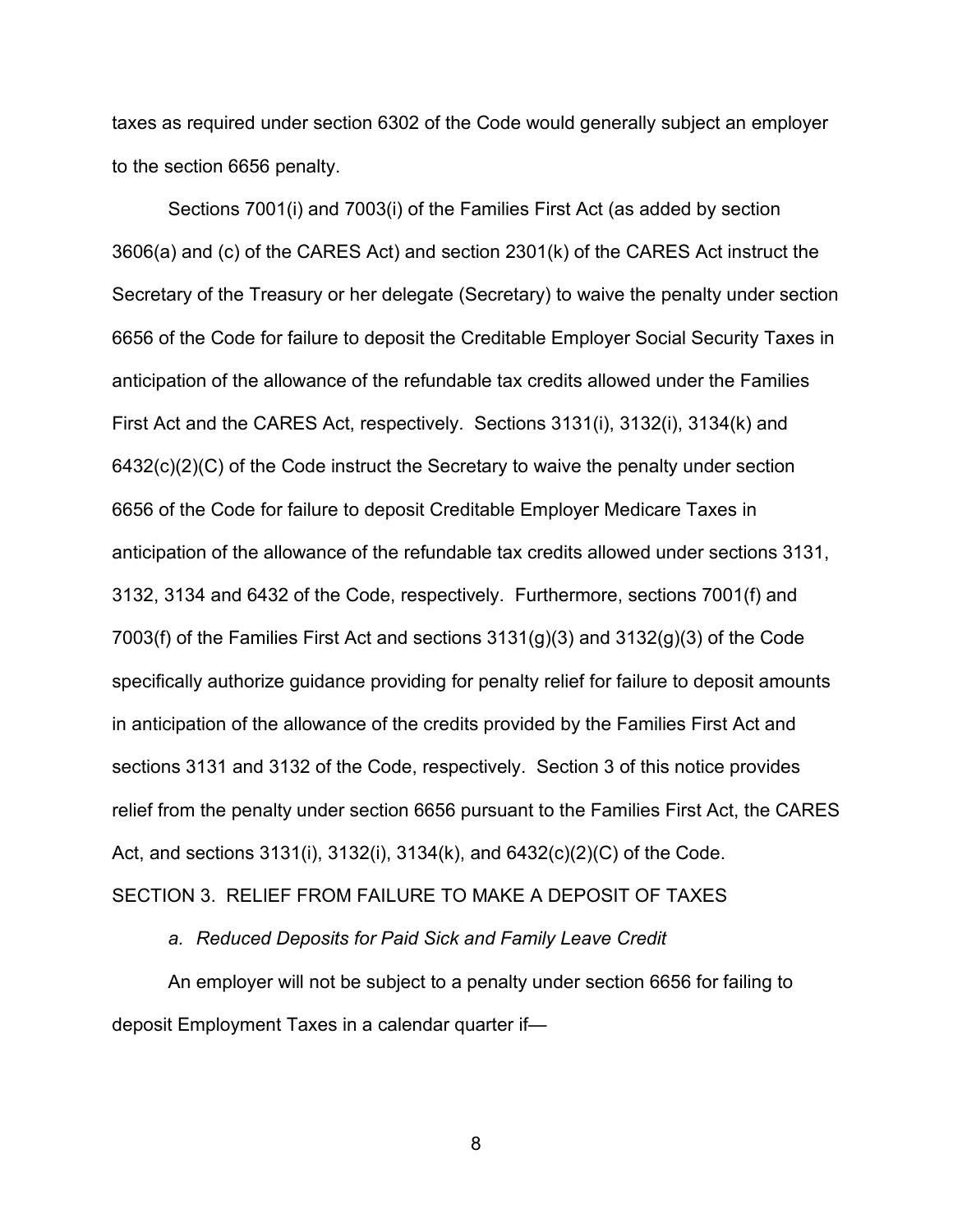(1) The employer paid Qualified Leave Wages, Qualified Health Plan Expenses, or Qualified Collectively Bargained Contributions with respect to the period beginning on April 1, 2021, and ending on September 30, 2021, to its employees in the calendar quarter prior to the time of the required deposit,

(2) The amount of Employment Taxes that the employer does not timely deposit is less than or equal to the amount of the employer's anticipated credits under sections 7001 and 7003 of the Families First Act or sections 3131 and 3132 of the Code for the calendar quarter as of the time of the required deposit, and

(3) The employer did not seek payment of an advance credit by filing Form 7200 with respect to the anticipated credits it relied upon to reduce its deposits.

Thus, an employer may reduce without a penalty under section 6656 of the Code the amount of a deposit of Employment Taxes by the amount of the paid sick or family leave credit anticipated for the calendar quarter prior to the required deposit, as long as the employer does not also seek an advance credit with regard to the same amount.

For purposes of this section 3.a of this notice, the total amount of any reduction in any required deposit may not exceed the total amount of the employer's anticipated credit under section 7001 or 7003 of the Families First Act or section 3131 or 3132 of the Code as of the time of the required deposit, minus any amount of such anticipated credits that had previously been used (1) to reduce a prior required deposit in the calendar quarter and obtain the relief provided by this notice or (2) to seek payment of an advance credit.

b. *Reduced Deposits for the Employee Retention Credit*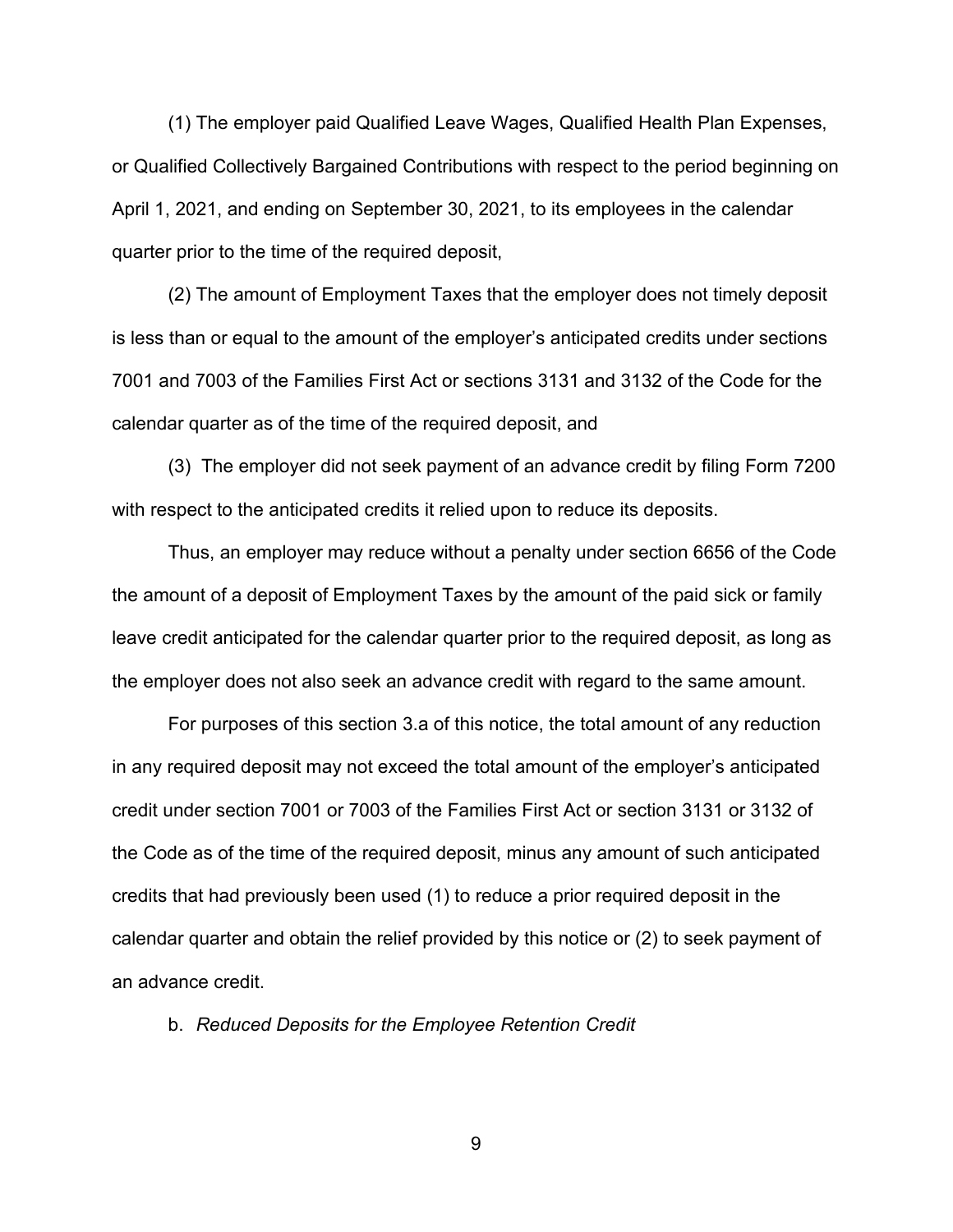An eligible employer will not be subject to a penalty under section 6656 for failing to deposit Employment Taxes in a calendar quarter if—

(1) The employer paid Qualified Retention Wages with respect to the period beginning January 1, 2021 and ending December 31, 2021, to its employees in the calendar quarter prior to the time of the required deposit,

(2) The amount of Employment Taxes that the employer does not timely deposit, reduced by the amount of Employment Taxes not deposited in anticipation of the credits claimed under sections 7001 and 7003 of the Families First Act or sections 3131 and 3132 of the Code (as described in section 3.a of this notice), is less than or equal to the amount of the employer's anticipated credits under section 2301 of the CARES Act or section 3134 of the Code for the calendar quarter as of the time of the required deposit, and

(3) The employer did not seek payment of an advance credit by filing Form 7200, with respect to the anticipated credits it relied upon to reduce its deposits.

Thus, after a reduction, if any, of a deposit of Employment Taxes by the amount of the anticipated paid sick or family leave credits, an employer may further reduce, without a penalty under section 6656 of the Code, the amount of the deposit of Employment Taxes by the amount of the employer's employee retention credit anticipated for the calendar quarter prior to the required deposit, as long as the employer does not also seek an advance credit with regard to the same amount.

For purposes of this section 3.b of this notice, the total amount of any reduction in any required deposit may not exceed the total amount of the employer's anticipated credit under section 2301 of the CARES Act or section 3134 of the Code as of the time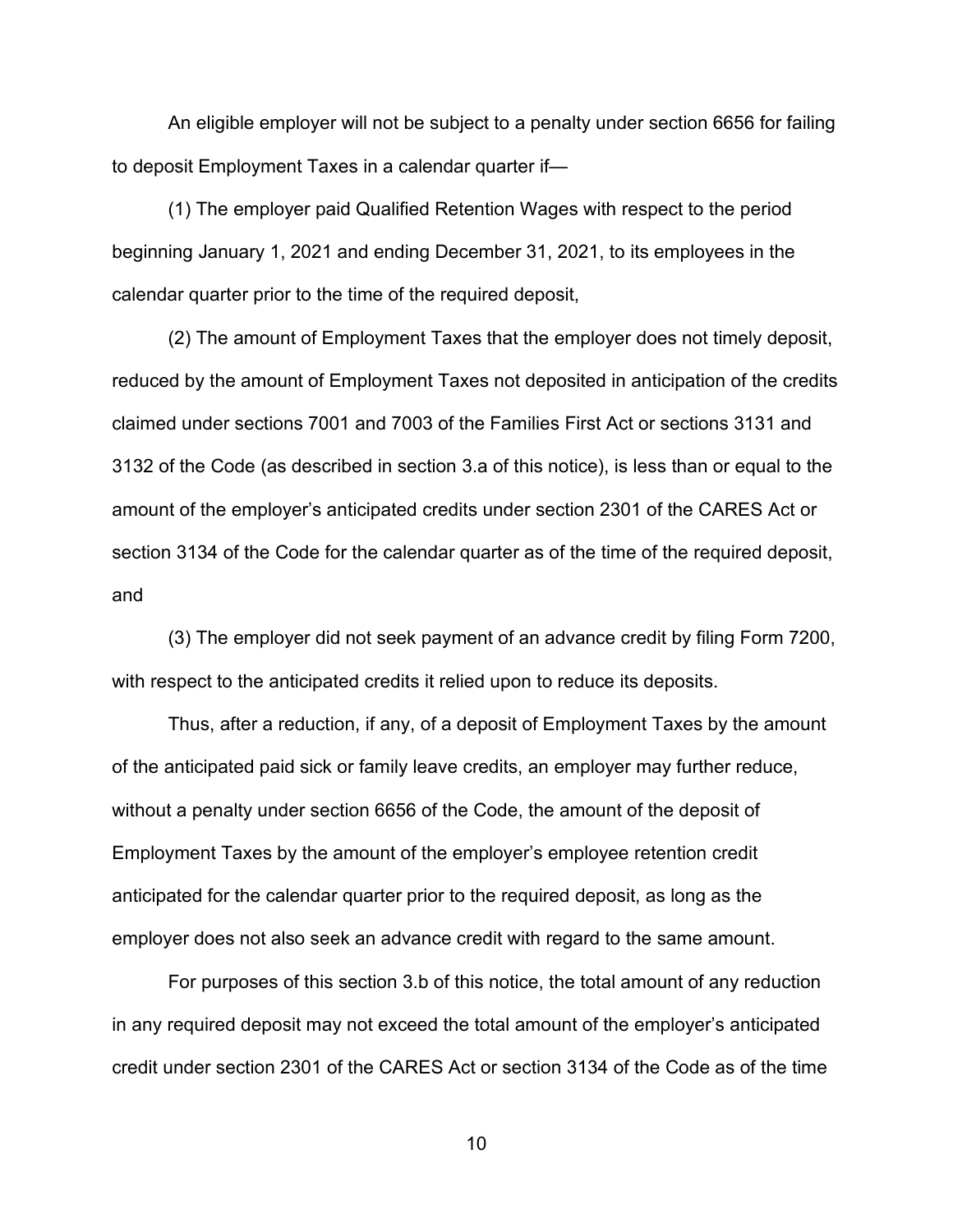of the required deposit, minus any amount of such anticipated credit that had previously been used (1) to reduce a prior required deposit in the calendar quarter and obtain the relief provided by this notice or (2) to seek payment of an advance credit.

# *c. Reduced Deposits for the COBRA Continuation Coverage Premium Assistance Credit*

An employer will not be subject to a penalty under section 6656 for failing to deposit Employment Taxes in a calendar quarter if—

(1) The employer is a "person to whom premiums are payable" under section 6432(b) of the Code,

(2) The amount of Employment Taxes that the employer does not timely deposit, reduced by the amount of Employment Taxes not deposited in anticipation of the credits claimed under sections 7001 and 7003 of the Families First Act or sections 3131 and 3132 of the Code (as described in section 3.a of this notice), and the credits claimed under section 2301 of the CARES Act or section 3134 of the Code (as described in section 3.b of this notice), is less than or equal to the amount of the employer's anticipated credits under section 6432 of the Code for the calendar quarter as of the time of the required deposit, and

(3) The employer did not seek payment of an advance credit by filing Form 7200 with respect to the anticipated credits it relied upon to reduce its deposits.

Thus, after a reduction, if any, of a deposit of Employment Taxes by the amount of the anticipated paid sick or family leave credits and the anticipated employee retention credit, an employer may further reduce without a penalty under section 6656 of the Code the amount of the deposit of Employment Taxes by the amount of the